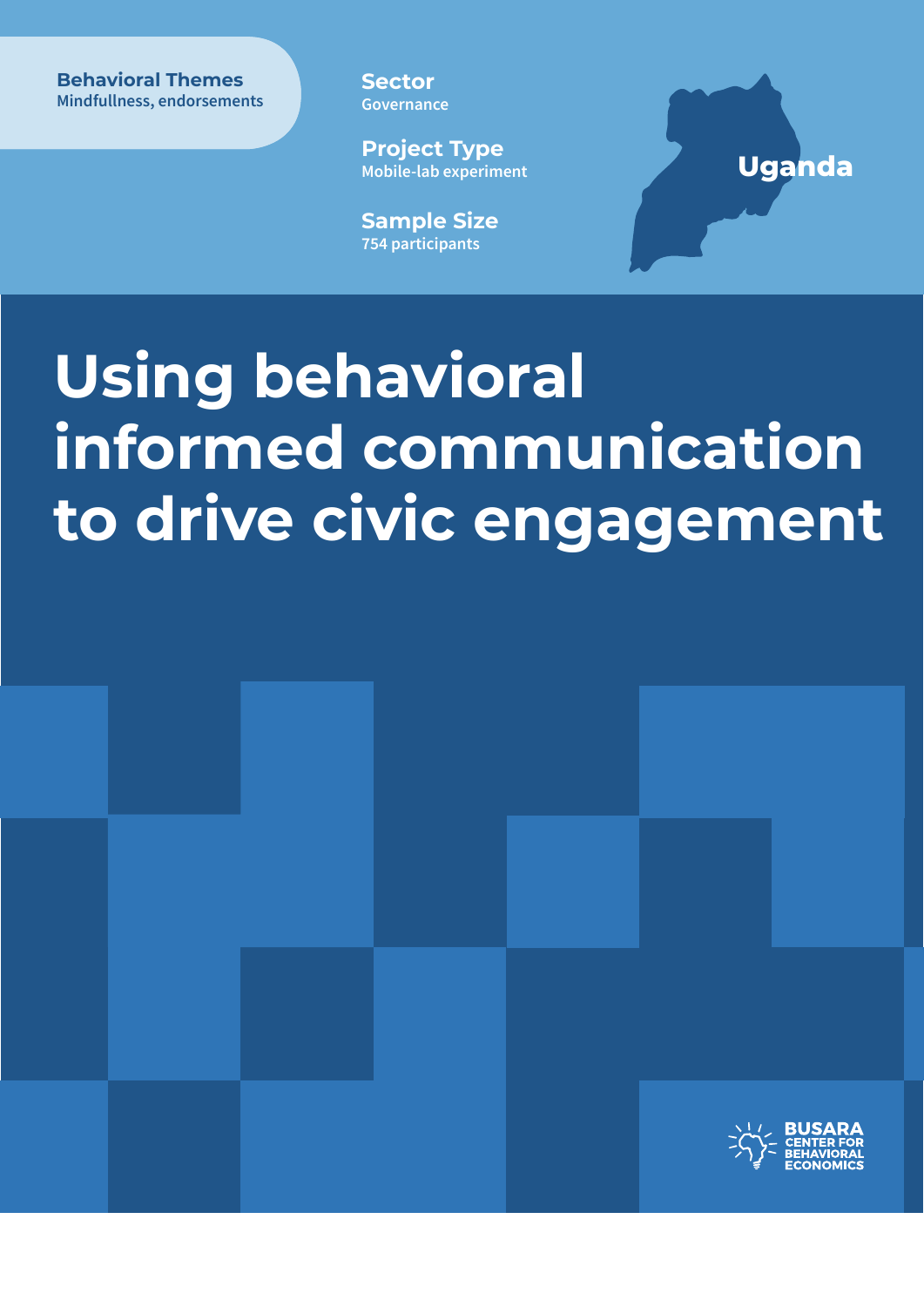

#### How can communication drive individuals to engage with issues affecting their communities?

Active engagement in community issues is a critical driver of accountable political systems. Civic engagement can be measured through a number of ways: direct political participation such as voting, expressing political opinion through rallies and signing petitions, or attending community meetings and other venues of discussion.

This study builds on our previous work on understanding the psychological drivers of civic engagement to design a series of interventions that lead to measurable change in civic participation.

#### A behavioral science approach

Based on our previous research, we saw that intrinsic self-efficacy was more effective than extrinsic motivation in driving civic engagement. In this study, we wanted to expand our set of interventions to include additional nudges that could improve participation. More specifically, we wanted to look at whether a descriptive norm prime could perform as effectively as a self-efficacy prompt in motivating civic participation. We compared these two interventions against no prompt (control), as well as a basic informational prompt employed by many activitist groups.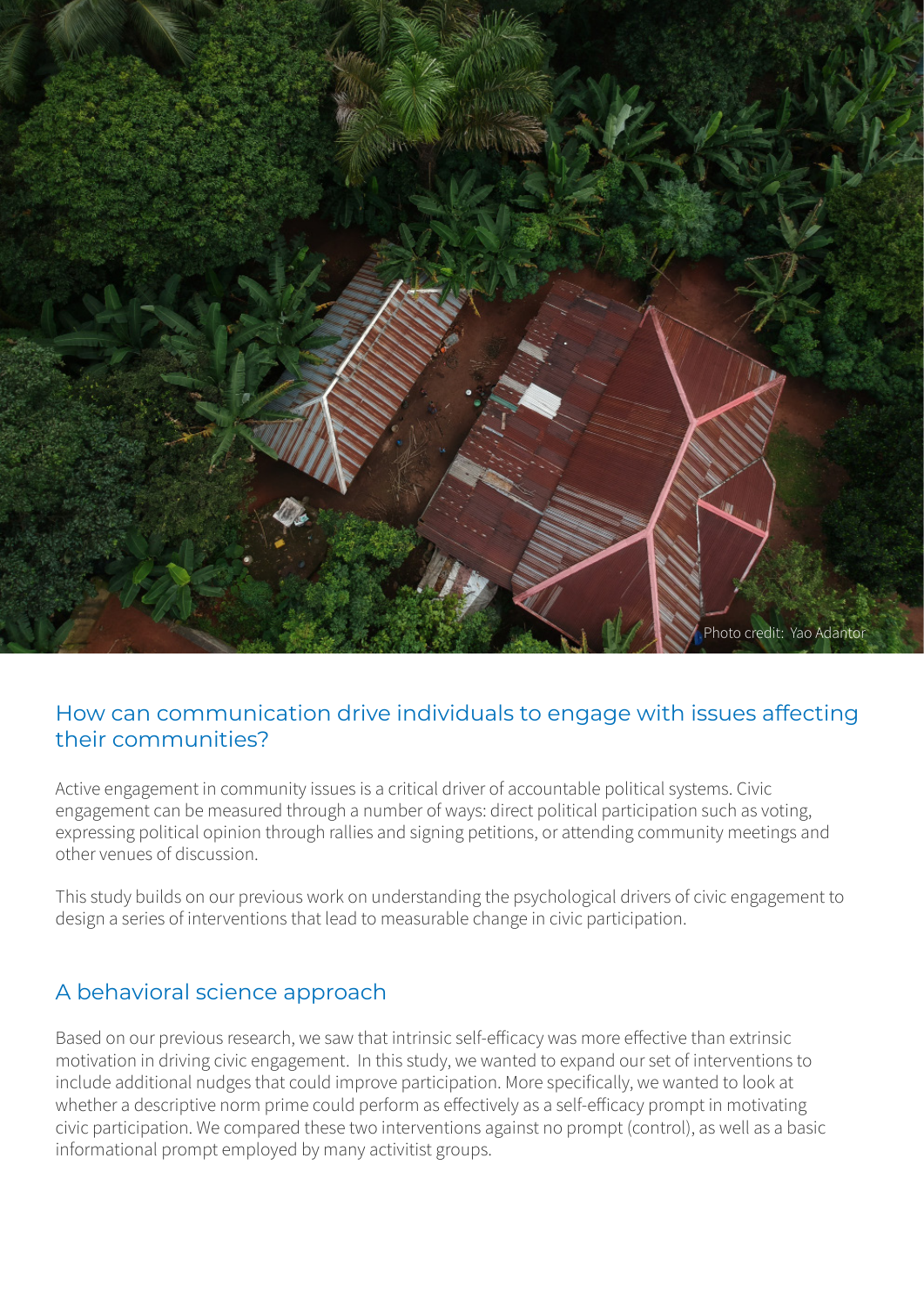## **Design and Results**

We deployed the following set of interventions through a mobile environment. After the mobile lab session, we measured how many respondents attend a follow-up community meeting as a measure of political participation.

| <b>Condition</b>                                         | <b>Details</b>                                                                                                                                                                                                   |
|----------------------------------------------------------|------------------------------------------------------------------------------------------------------------------------------------------------------------------------------------------------------------------|
| <b>Control</b>                                           | Participants listened to neutral information describing the features<br>of a table.                                                                                                                              |
| <b>Placebo (Rights</b><br>information)                   | A rights information intervention, whereby we used "business-as-<br>usual" rhetoric that civil society organizations tend to use when<br>communicating with their audiences.                                     |
| <b>Self-efficacy intervention</b><br>(Past success)      | Participants were asked to actively reflect on a time where they<br>felt capable of achieving a goal, especially if they managed to<br>say something important to someone who is a leader in their<br>community. |
| Social norm intervention<br>(Demonstrated<br>engagement) | Participants were narrated a story of an ordinary citizen who<br>successfully achieved change for the better in her community in<br>Uganda.                                                                      |

We find **no intervention performed better than the control** (neutral information) and in fact, many of the standard practices (social norms, rights information) had a negative impact on participation.